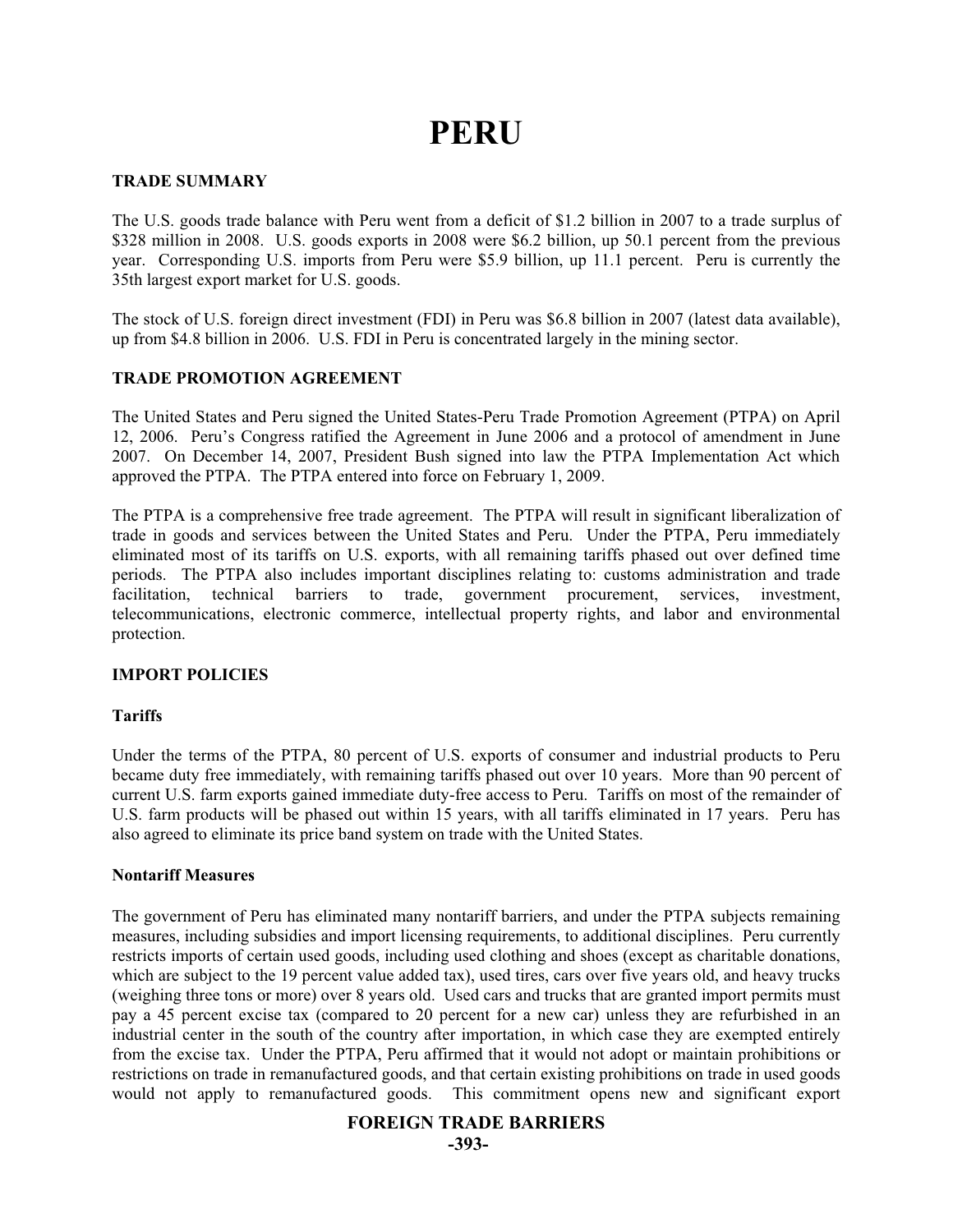opportunities for firms involved in remanufactured products such as engines, automotive parts, mining and construction equipment, transportation machinery, medical equipment, and computers.

In 2008, Peru issued a new technical regulation on footwear labeling. The new regulation requires that footwear have a label that includes the fiscal identification number (*Registro Único de Contribuyente -* R.U.C.) of the manufacturer or importer of the finished product, as well as for the manufacturer of the materials that comprise the four major components of the footwear. U.S. industry reports that complying with this new requirement is both onerous and unnecessary.

#### **Sanitary and Phytosanitary Measures**

Peru has addressed a number of significant sanitary and phytosanitary (SPS) and technical regulation issues that had impeded or stopped U.S. exports of beef, pork, poultry, and rice. However, Peru continues to ban the importation of U.S. live cattle based on Bovine Spongiform Encephalopathy (BSE) concerns. Peru participated in an August 2008 visit to the United States organized by the U.S. Department of Agriculture's (USDA's) Foreign Agricultural Service and USDA's Animal and Plant Health Inspection Service with Ecuador, Bolivia, and an Andean Community representative to evaluate the U.S. live cattle system with a view to gaining access for U.S. live cattle to these countries. U.S. officials continue to engage Peruvian authorities in pursuit of science-based import requirements with respect to such trade.

#### **GOVERNMENT PROCUREMENT**

Since 2002, Peru has applied a 20 percent price preference to bids by Peruvian firms in government procurement. The price preference may no longer be applied against U.S. companies in procurement covered by the PTPA. The PTPA requires the use of fair, nondiscriminatory, and transparent procurement procedures for procurement covered by the PTPA. Also, under the PTPA, U.S. suppliers are permitted to bid on the procurement of most Peruvian central government entities, including state-owned enterprises such as Peru's oil company and Peru's public health insurance agency. The anticorruption provisions in the PTPA require Peru to ensure under its domestic law that bribery in matters affecting trade and investment, including in government procurement, is treated as a criminal offense or is subject to comparable penalties.

Peru is not a signatory to the WTO Agreement on Government Procurement.

# **INTELLECTUAL PROPERTY RIGHTS (IPR) PROTECTION**

Peru has put in place laws and regulations to implement its obligations under the PTPA, bringing about a number of important improvements in IPR protection and enforcement. Some of these improvements include: protecting trademarks used in Internet domain names, strengthening measures to prevent the circumvention of technological devices for preventing Internet-based copyright piracy, removing burdens for patent registration, protecting against unfair commercial use of test data and other undisclosed information submitted in connection with regulatory approval for pharmaceutical and agricultural chemical products, and providing deterrent-level penalties for piracy and counterfeiting.

#### **Trademarks, Patents, and Data Protection**

Peru amended its law on industrial property as well as related laws and regulations to put in place stateof-the-art protections for trademarks and patents. Peru has developed an online system for registering and maintaining trademarks. Peru also ensures that the first person to acquire a right to a trademark or a geographical indication (GI) is the only person who has the right to use it.

#### **FOREIGN TRADE BARRIERS -394-**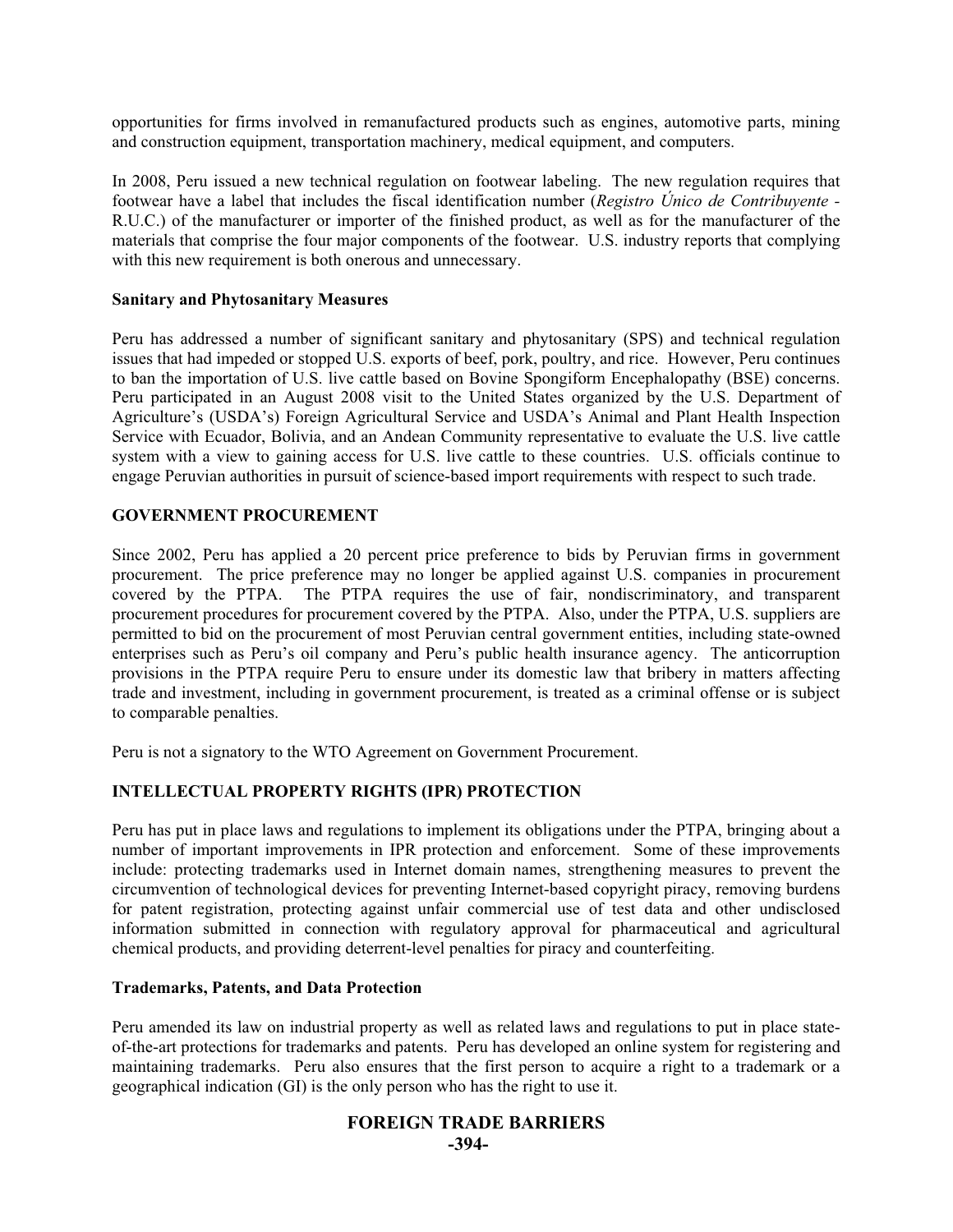In the area of patents, Peru removed unnecessarily burdensome requirements in its patent application process and put in place procedures and remedies to prevent the marketing of unauthorized copies of pharmaceutical products. Consistent with its PTPA obligation, Peru established a data protection regime that protects test and other data submitted in connection with marketing approval for medicines and agrochemical products. The regime seeks to balance the promotion of pharmaceutical innovation with access to medicines.

# **Copyrights**

As part of its PTPA obligations, Peru amended its Copyright Law to reflect the realities of copyright in the digital age. For instance, Peru has established strong anti-circumvention provisions to prohibit tampering with technologies designed to prevent piracy and unauthorized distribution of songs, movies, or other works over the Internet. Other improvements include extending the term of protection for copyright protected works, ensuring that Peru's government will use only legitimate computer software, and setting out legal obligations to prevent piracy of satellite signals.

## **Enforcement**

Peru has amended its laws and regulations to provide procedures and remedies for improved enforcement of IPR. As part of this effort, Peru reorganized the Intellectual Property Office of Peru (INDECOPI) to help expedite the hearing and granting of precautionary measures (injunctive relief), revised its customs law and regulations to strengthen the procedures for suspending IPR infringing goods and ensuring that those infringing goods are seized and destroyed absent the allowable exceptions, and put in place deterrent-level penalties for copyright and trademark infringement both in civil and criminal violations.

# **SERVICES BARRIERS**

Under the PTPA, Peru assumed commitments to provide nondiscriminatory treatment and market access in a substantial number of services sectors. These commitments significantly improved upon Peru's WTO commitments in terms of sectors covered and elimination of restrictions in sectors such as advertising, construction and engineering, energy, information, express delivery, and entertainment, including audiovisual services and broadcasting. Peru also committed to increased regulatory transparency and to free transfers associated with the supply of a service.

#### **Financial Services**

The PTPA provides for market opening and nondiscriminatory treatment across most financial services sectors, including banking, insurance, and securities. Under the PTPA, U.S. companies will have increased ability to provide portfolio advice and certain kinds of insurance on a cross-border basis.

#### **Telecommunications**

In recent years, U.S. companies have complained that Peru's telecommunications regulator (OSIPTEL) has not done enough to lower the average mobile termination rates in the country, which has resulted in significant barriers to competition in the wireless sector. The current maximum rate scale, which U.S. companies claim to be well above cost, is scheduled to expire at the end of 2009. OSIPTEL recently began the process through which it will establish new rates, and it is expected that a public comment proceeding on this matter will be conducted later in 2009 that will culminate in the establishment of new

# **FOREIGN TRADE BARRIERS -395-**